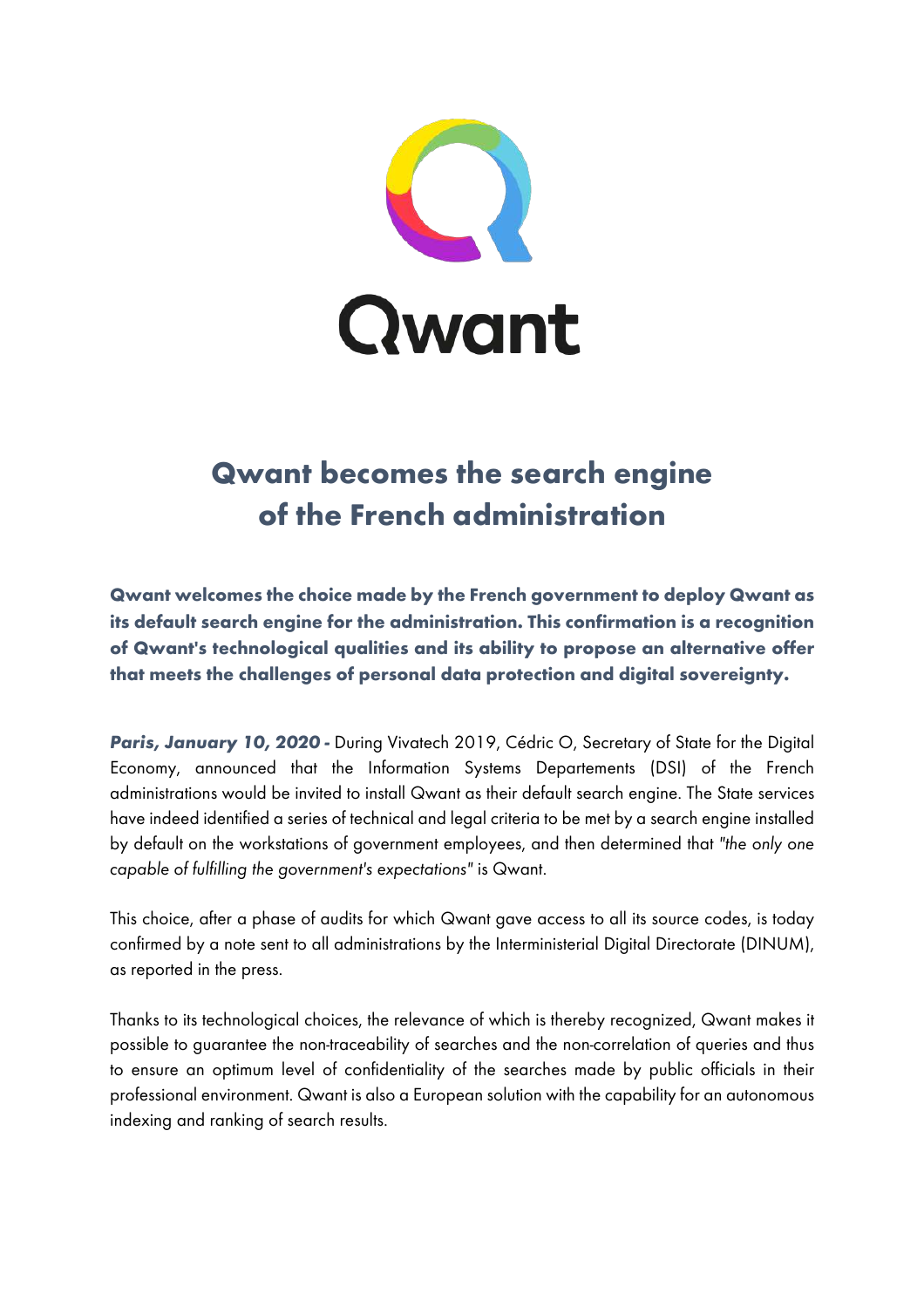## **Many already operated switches**

In addition to growing public support, since 2018 major public and private bodies have already chosen Qwant. On the public side, the French National Assembly, the Economic, Social and Environmental Council, the French Ministry of the Armed Forces, the CNES, the CEA, the Bank of France, certain government departments and ministries use Qwant on a daily basis. Local authorities, anxious to commit to a trustworthy and inclusive digital environment, have massively switched to Qwant: 10 of the 13 regions of France are using or are in the process of switching over to Qwant. Many departments, including Hauts-de-Seine, Ille-et-Vilaine, Haute-Garonne ... have made the same choice. Small, medium-sized towns and cities also use Qwant by default, such as Paris, Rennes, Nice, Toulouse, Issy-les-Moulineaux, Valence-Roman Agglo, Le Trilport ...

On the private sector side, apart from private individuals concerned about their privacy, many VSEs, SMEs and TWAs, and emblematic groups have chosen to adopt by default our search engine. Among which: Thalès, Safran, Crédit Agricole, BNP Paribas, Caisse d'Epargne, France Télévisions, MGEN, AG2R La Mondiale, Allianz, Groupe Nice Matin, Michelin France, Bodez... Qwant currently represents 4 to 5% of the research market in France.

For Eric Léandri\*: *"Qwant has strong technological asset. The State's switch to Qwant is authentic recognition that validate our technological orientations and our choice to make the protection of personal data a driving value. It is proof that we can build a technological offering in France that meets our sovereignty challenges. I am proud of our teams and I would like to thank the government for the trust placed in us "*

For Jean-Claude Ghinozzi\*: *"The strong growth in our traffic is proof of the support for our services. We are honored to receive this recognition, which confirms our expertise and that we have made the right choices to differentiate ourselves in the online search market. We will continue to develop our core technology to further enhance our product quality and build a coherent suite of services that meet the expectations of our users. This choice made by the government is also a pledge of confidence for our users, citizens and companies, who are or will be subscribing to the Qwant experience".* 

\* Eric Leandri is co-founder of Qwant SAS. He will hand over the presidency to Jean-Claude Ghinozzi on January 15, 2020 and will become President of Qwant's Strategic and Scientific Committee and member of the Governance Council.